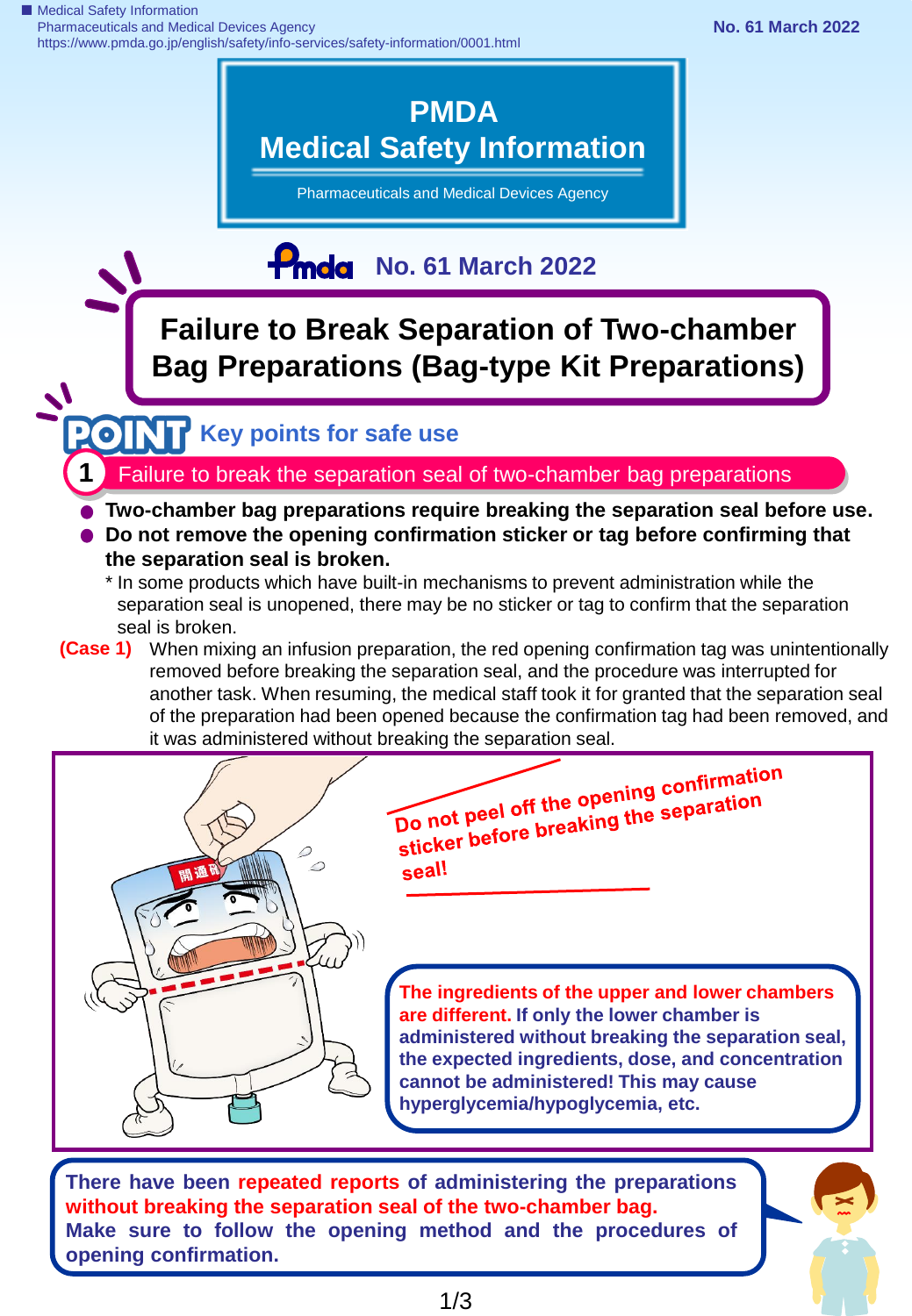■ Medical Safety Information Pharmaceuticals and Medical Devices Agency https://www.pmda.go.jp/english/safety/info-services/safety-information/0001.html

(Case 2) The preparation was administered without breaking the small chambers for the vitamin preparations. When mixing it, there was an assumption that the solution in small chambers for the vitamins would gradually flow out after the start of administration even if they were not opened manually.